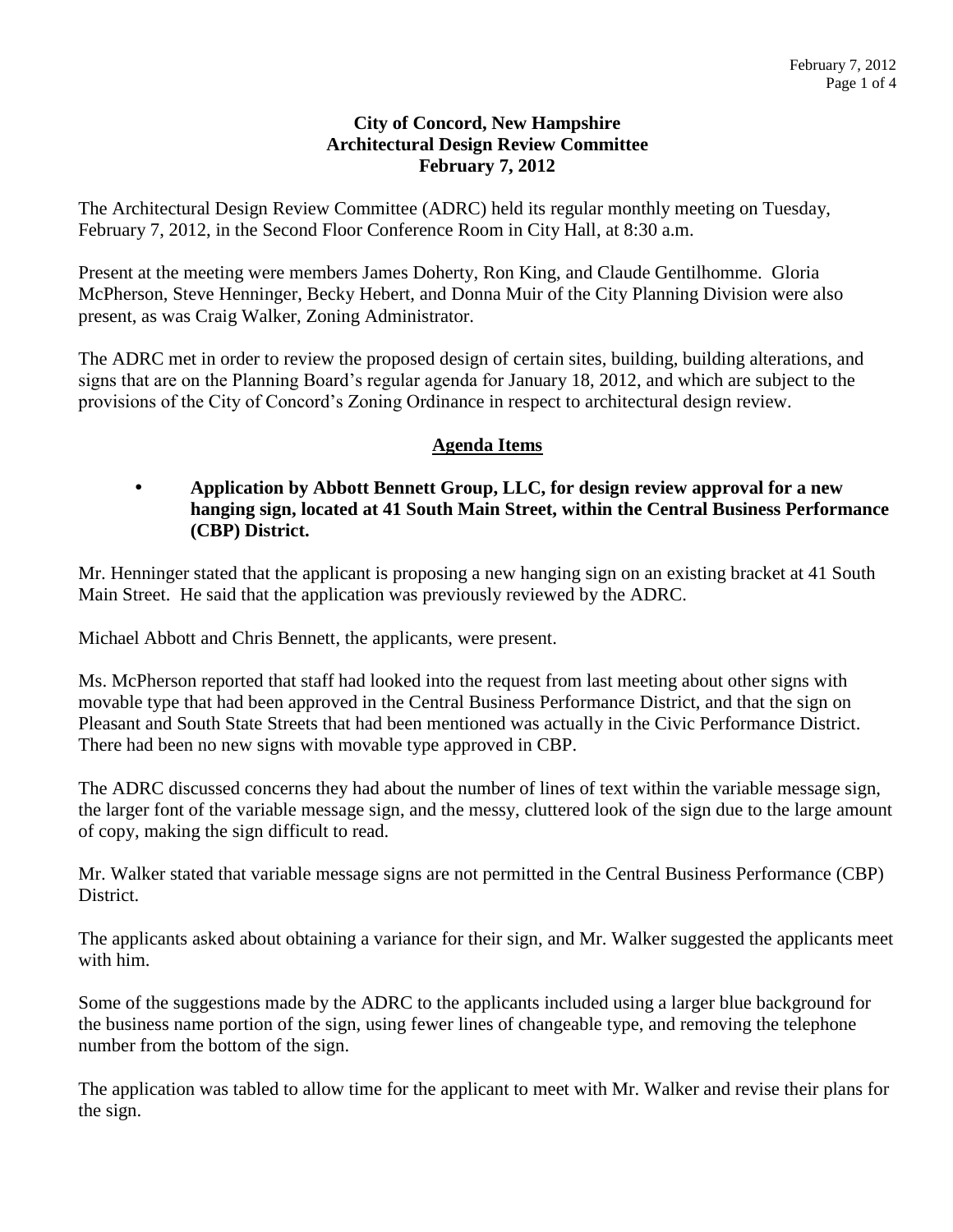#### **Application by Siam Orchid for design review approval for façade renovations and two new affixed signs, located at 12 North Main Street, within the Central Business Performance (CBP) District. (2010-0039)**

Ms. McPherson stated that plans had previously been approved for the façade of the building with the recommendation that as much of the original brick be used as possible and that the new windows be placed into the existing opening. At the time of the renovations, the applicant found that there was no existing brick behind the panels above and below the windows.

Scott and Tom Saktanaset, the applicants, were present.

The ADRC discussed with the applicants the imbalance between the architecture of the building and the smaller windows, the need for more verticality in the façade, the use of recessed windows instead of flush mounted windows, and details that should be added to the façade such as sills and lintels and brick trim that would wrap around from the façade to the recessed windows. The committee noted that the renovations to the first floor store front are appropriate but the second floor frontage was out of character and not appropriate for a downtown building. The committee suggested that the new replacement windows be taller, if it fit with the interior space, and have a bronze finish to coordinate with the first floor.

The ADRC had the following recommendations to modify the front façade above the first floor:

- 1. The applicant could work within the existing width of the window opening.
- 2. The four windows could be grouped two by two with brick between the two sets of windows.
- 3. The windows must be recessed and the horizontal trim bands removed.
- 4. Thick granite sills and lintels must be provided for the windows.
- 5. If possible, based on the interior ceiling height, the committee felt it would be better to use taller windows for more verticality. The additional height should be added at the top of the existing window opening.
- 6. The committee suggested that additional brick detailing be added below the cornice.

The ADRC reviewed the proposal to the rear façade on Kennedy Lane, which includes replacing a window with a wooden door, and installing a bronze aluminum door, and found the proposal acceptable as submitted.

The ADRC recommended that revisions be drawn up and presented to Planning staff based on the above listed recommendations prior to action by the Planning Board. It was determined that the signs shown on the elevations would require further review once an application for the signs was submitted.

 **Application by Capital Physical Therapy for design review approval for revisions to one hanging sign and two affixed signs, located at 40 Centre Street, within the Civic Performance (CVP) District.** 

Mr. Henninger stated that the application was for revisions to one hanging sign and two affixed signs.

Chip Larson from Capital Physical Therapy, the applicant, and Glen Schadick, from NE-OP-Co Signs, were present. Mr. Larson stated that he is using the same bracket and the same sign shape for the hanging signs, and that the two affixed signs will be in located in the same place as the existing affixed signs. Capital Physical Therapy will not be utilizing the affixed sign located on the driveway side of the building.

Ms. Hebert suggested that the area code be added to the phone number to provide balance between the two affixed sign.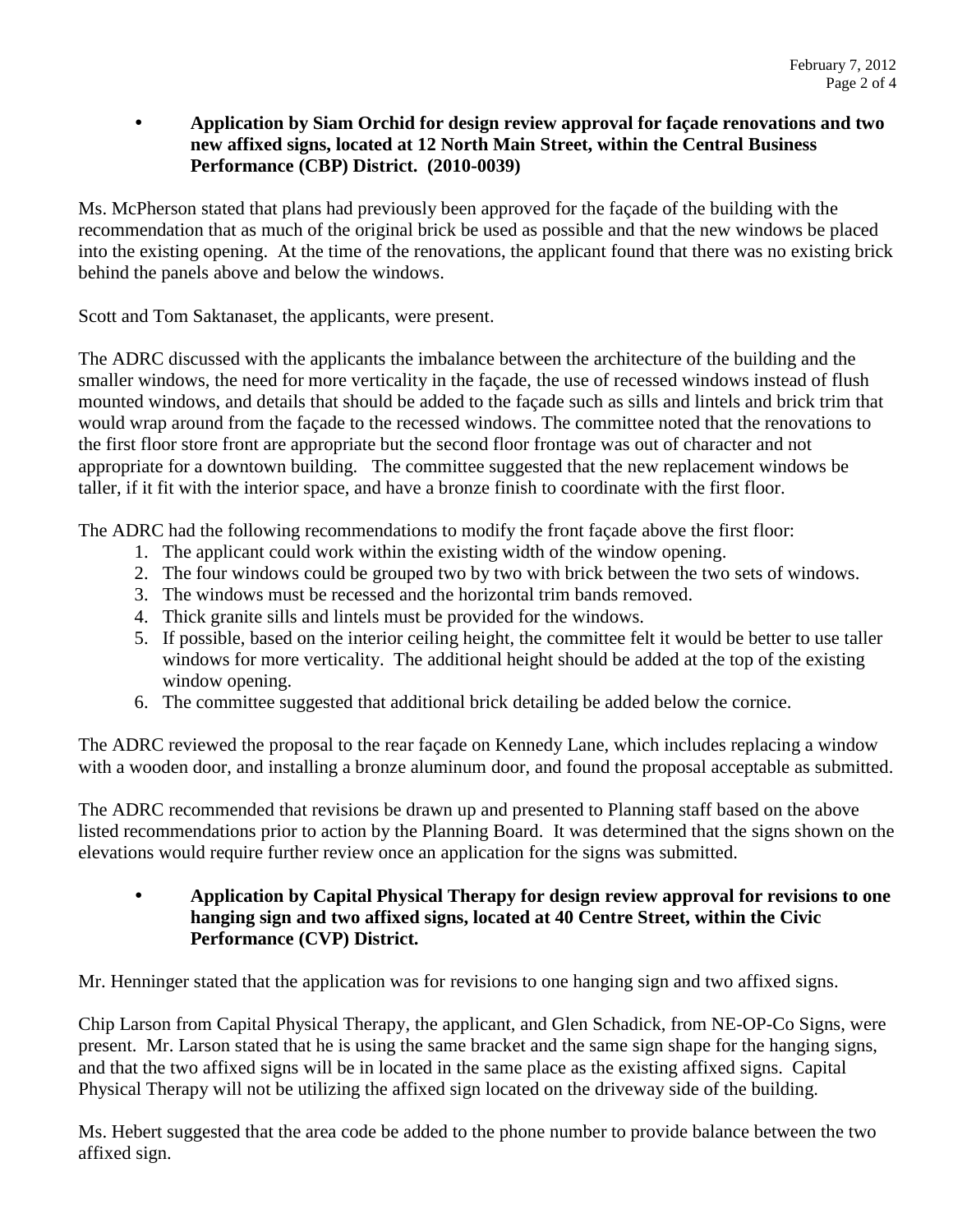The ADRC recommended approval of the signs as submitted, with the suggestion that the area code be added to the phone number on one of the affixed signs.

## **Application by Ocean State Job Lot for design review approval for revisions to two affixed signs and one freestanding sign panel, located at 68 D'Amante Drive, within the Gateway Performance (GWP) District.**

Mr. Henninger stated that this application was informally reviewed at last month's ADRC meeting.

Tim Sullivan, from Barlo Signs, was present on behalf of the applicant. Mr. Sullivan stated that the panel in the freestanding sign has been revised slightly since the January ADRC meeting. He explained that the font and spacing are different. He also stated that "Ocean State" is now stacked on the affixed sign on the front elevation of the building. According to Mr. Sullivan, the red color used in the signage is the standard red color # 2793.

Mr. Doherty stated that he is not in favor of the different fonts being used on the affixed sign and the tenant panel sign.

The ADRC recommended approval of the signage as revised.

# • **Application by Two Pillsbury Street Condominium Association for design review approval for changes to the façade of the "penthouse" on the roof, located at 2 Pillsbury Street, within the Institutional (IS) District. (2012-0007)**

Ms. Hebert explained that the applicants are proposing to install a black rubber membrane along the south wall of the "penthouse" on the roof of the building.

Aaron Holt and Paul Cole, the applicants, were present.

The ADRC suggested using a sealant as another alternative to the black rubber membrane. The applicants advised that they had tried a number of sealants but the leaks continue. Mr. Cole noted that only the south wall leaks when there is a driving rain.

The Committee also suggested using a different color for the membrane to reduce the visual impact of the change. Mr. Dougherty and Mr. Gentilhomme noted that several companies produce colored or textured membranes.

The ADRC recommended approval of the changes to the south facing façade of the penthouse, with the recommendation that a different color be used for the membrane, either a brick color to match the façade or a lighter color, such as gray, which would reduce the visible impact of the change. The applicants would provide the revised color choice to Planning staff by Monday.

# • **Application by Alex Ray for design review approval for the installation of solar panels on the roof of The Common Man Restaurant, located at 25 Water Street, within the Gateway Performance (GWP) District. (2012-0008)**

Mr. Henninger explained that the solar panels have already been installed on the building, and the project was completed in a manner consistent with good design practices.